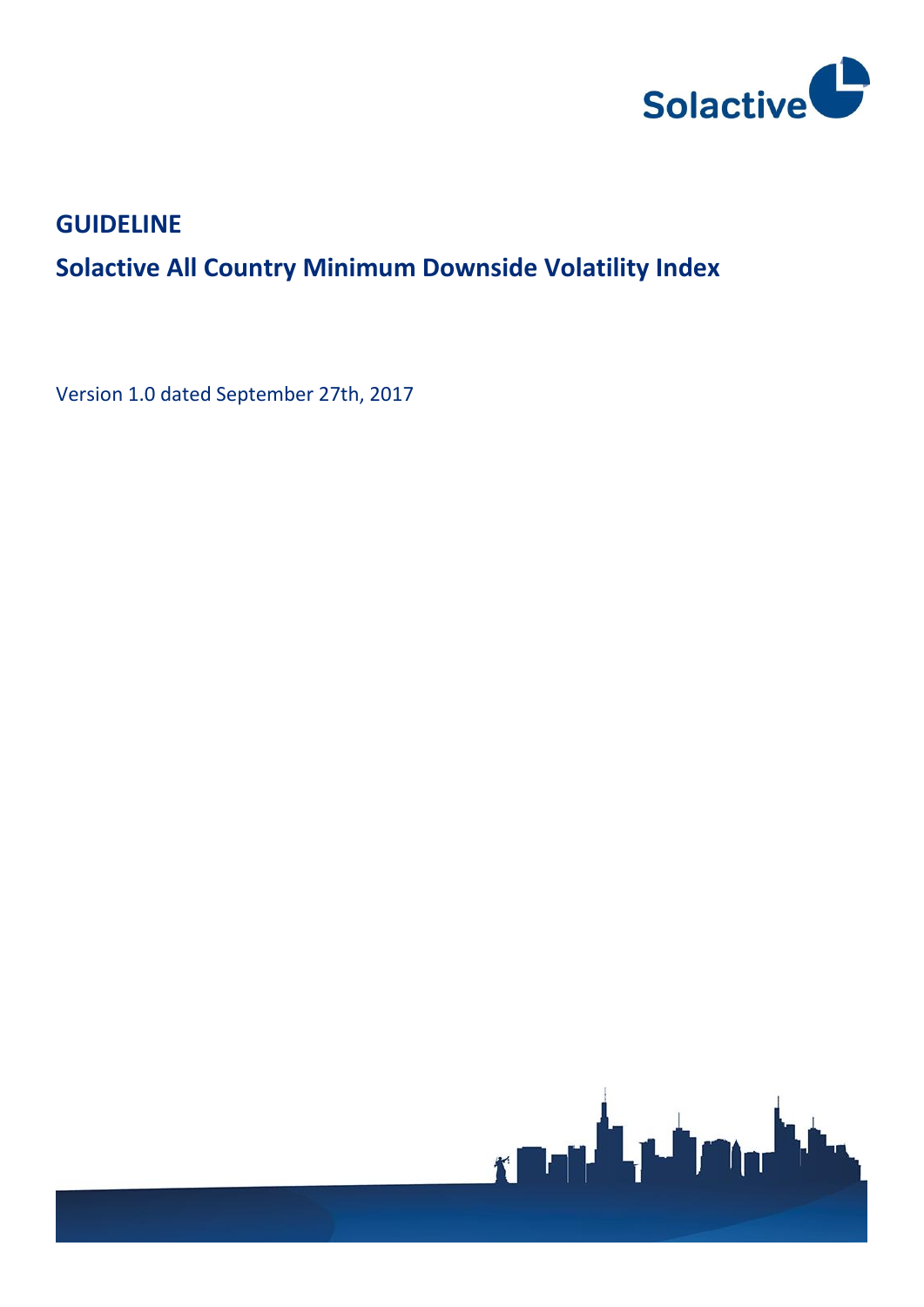# **Contents**

# **Introduction**

- **1 Index specifications**
- **1.1** Short name and ISIN
- **1.2** Initial value
- **1.3** Distribution
- **1.4** Prices and calculation frequency
- **1.5** Weighting
- **1.6** Decision-making bodies
- **1.7** Publication
- **1.8** Historical data
- **1.9** Licensing

### **2 Composition of the Index**

- **2.1** Selection of the index components
- **2.2** Ordinary adjustment
- **2.3** Extraordinary adjustment

## **3 Calculation of the Index**

- **3.1** Index formula
- **3.2** Accuracy
- **3.3** Adjustments
- **3.4** Dividends and other distributions
- **3.5** Corporate actions
- **3.6** Calculation of the Index in the event of a market disruption

# **4 Definitions**

### **5 Appendix**

**5.1** Contact data

### **5.2** Calculation of the Index – change in calculation method

This document contains the underlying principles and regulations regarding the structure and the operating of the Solactive US Large Cap Minimum Downside Volatility Index*.* Solactive AG shall make every effort to implement regulations. Solactive AG does not offer any explicit or tacit guarantee or assurance, neither pertaining to the results from the use of the Index nor the Index value at any certain point in time nor in any other respect. The Index is merely calculated and published by Solactive AG and it strives to the best of its ability to ensure the correctness of the calculation. There is no obligation for Solactive AG – irrespective of possible obligations to issuers – to advise third parties, including investors and/or financial intermediaries, of any errors in the Index. The publication of the Index by Solactive AG is no recommendation for capital investment and does not contain any assurance or opinion of Solactive AG regarding a possible investment in a financial instrument based on this Index.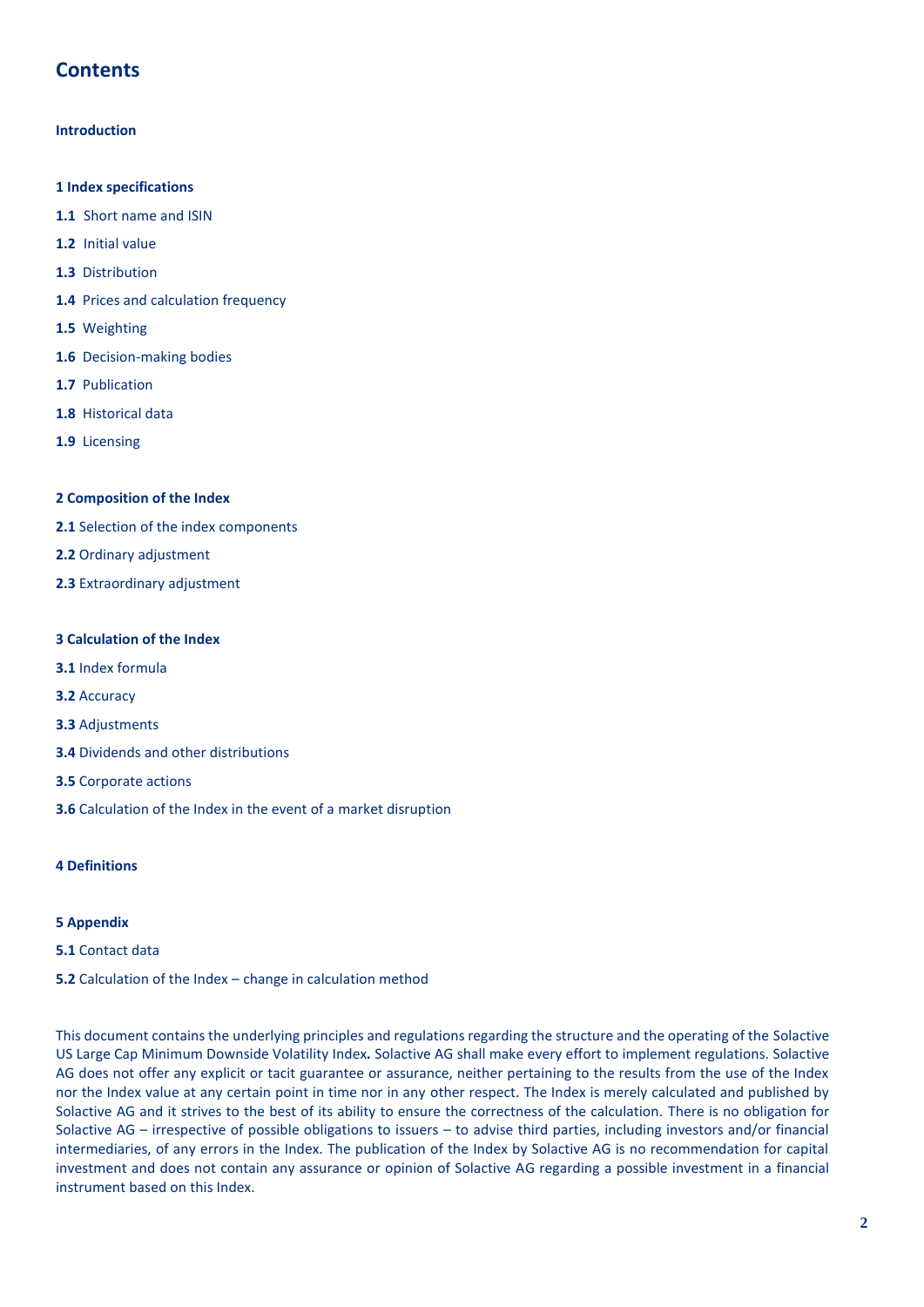# **Introduction**

This document is to be used as a guideline with regard to the composition, calculation and management of the Index**.** Any changes made to the guideline are initiated by the Committee specified in section 1.6. The Index is calculated and published by Solactive AG. The name "Solactive" is trademarked.

# **1 Index specifications**

The Solactive All Country Minimum Downside Volatility Index (the **"**Index**"**) is an Index of Solactive AG and is calculated and distributed by this provider.

The Index is designed to track the performance of the countries that belong to the Country Pool and construct a portfolio which exhibits low downside volatility and avoids excessive sector concentration and index turnover.

The Index is calculated as Gross Total Return (GTR), Price Return (PR) and Net Total Return (NTR).

The Index is published in U.S. Dollar (USD).

# **1.1 Index name and identifier**

| <b>Name</b>                                                 | <b>ISIN</b>  | <b>Bloomberg</b><br><b>Ticker</b> | <b>RIC</b> | Return<br><b>Type</b> |
|-------------------------------------------------------------|--------------|-----------------------------------|------------|-----------------------|
| Solactive All Country Minimum<br><b>Downside Volatility</b> | DE000SLA3UX7 |                                   |            | <b>GTR</b>            |
| Solactive All Country Minimum<br>Downside Volatility        | DE000SLA3UZ2 |                                   |            | <b>PR</b>             |
| Solactive All Country Minimum<br>Downside Volatility        | DE000SLA3UY5 | <b>SOLMDACN</b>                   | .SOLMDACN  | <b>NTR</b>            |

# **1.2 Initial value**

The Index is based on 1000 at the close of trading on the start date, 3<sup>rd</sup> May 2006.

### **1.3 Distribution**

The Index is published via the price marketing services of Boerse Stuttgart AG and is distributed to all affiliated vendors. Each vendor decides on an individual basis as to whether he will distribute/display the Index via his information systems.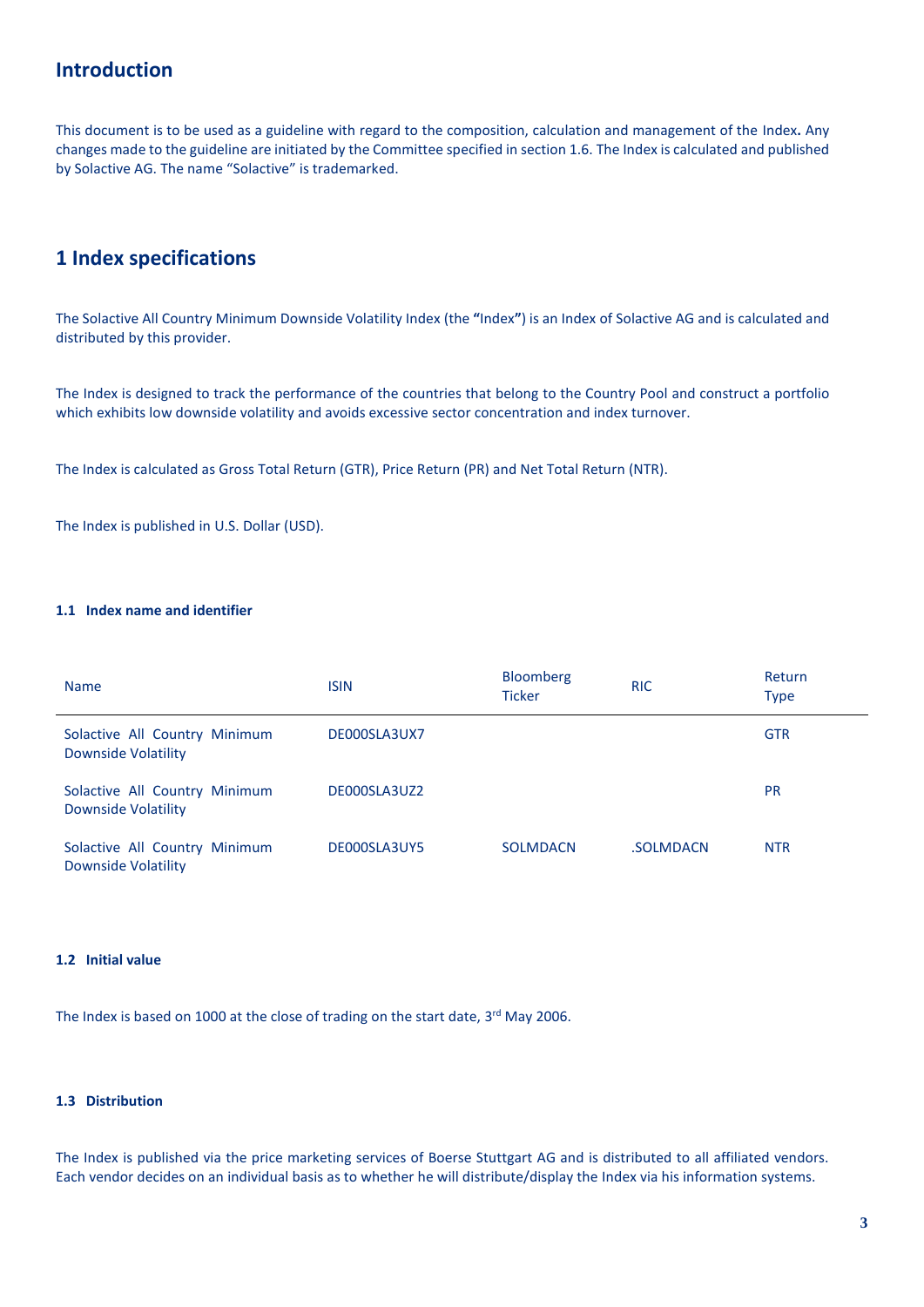### **1.4 Prices and calculation frequency**

The price of the Index is calculated on each Business Day based on the prices on the respective Exchanges on which the Index Components are listed. The most recent prices of all Index Components are used. Prices of Index Components not listed in the Index Currency are translated using spot foreign exchange rates quoted by Reuters. Should there be no current price available on Reuters, the most recent price or the Trading Price on Reuters for the preceding Trading Day is used in the calculation.

The Index is calculated every Business Day from 2am – 4:30pm EST. In the event that data cannot be provided to Reuters or to the pricing services of Boerse Stuttgart AG the Index cannot be distributed.

### **1.5 Weighting**

On each Adjustment Day each Index Component of the Index is weighted to achieve minimal portfolio downside volatility (under certain constraints). The single steps are described in detail in section 2.

#### **1.6 Decision-making bodies**

A Committee composed of staff from Solactive AG is responsible for decisions regarding the composition of the Index as well as any amendments to the rules (in this document referred to as the "Committee" or the "Index Committee"). The future composition of the Index is set by the Committee on the Selection Days. The Committee shall also decide about the future composition of the Index if any Extraordinary Events should occur and the implementation of any necessary adjustments.

Members of the Committee can recommend changes to the guideline and submit them to the Committee for approval if there are regulatory reasons for changing the guidelines.

### **1.7 Publication**

All specifications and information relevant for calculating the Index are made available on the

http://www.solactive.de web page and sub-pages.

### **1.8 Historical data**

Back-tested data prior to the launch of the index is available until 3<sup>rd</sup> May 2006. Historical data will be maintained from the launch of the Index on 16 th August 2017*.* 

#### **1.9 Licensing**

Licences to use the Index as the underlying value for derivative instruments are issued to stock exchanges, banks, financial services providers and investment houses by Solactive AG*.*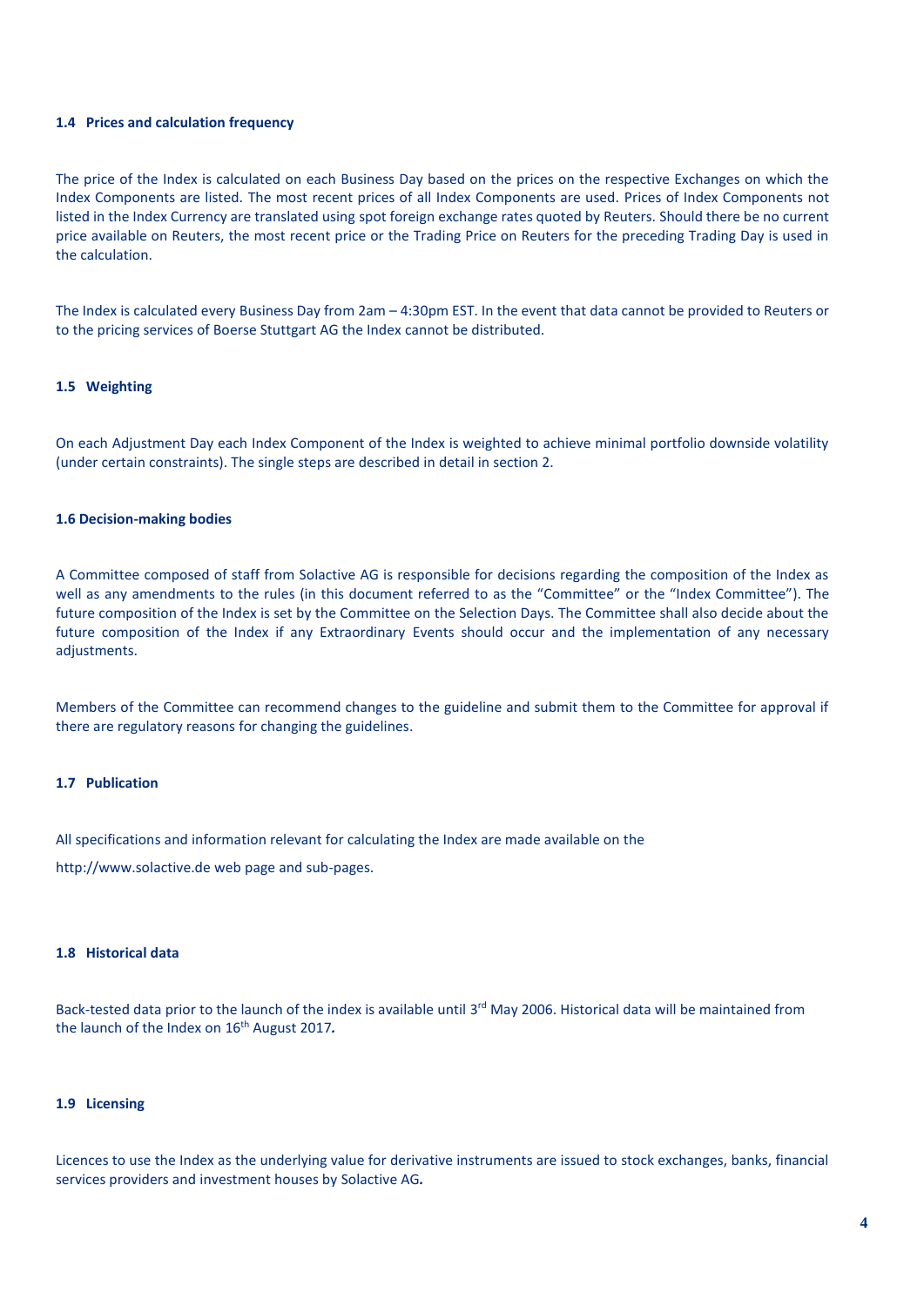# **2 Composition of the Index**

# **2.1 Selection of the Index Components**

The initial composition of the Index as well as any ongoing adjustment is based on the following rules:

Based on the criteria outlined in Chapter 4, the Index Calculator determines the Selection Pool of stocks that are eligible for inclusion in the index.

1. On each Selection Day in January and July, the final index selection is determined following the steps below:

Based on the Selection Pool, on each Selection Day, an optimization algorithm determines weights for the securities which would lead to minimal portfolio downside volatility.

$$
\min_w w' \Sigma w
$$

Subject to the constraints

$$
\sum_{i=1}^{n} w_i = 1
$$
\n
$$
\sum_{i=1}^{n} y_i = N
$$
\n
$$
y_i \in \{0,1\}, \quad i = 1, \ldots, n
$$
\n
$$
w^{\min} * y_i \le w_i \le w^{\max} * y_i, \quad i = 1, \ldots, n
$$
\n
$$
s^{\min}_j \le \sum_{i \in S(j)}^n w_i \le s^{\max}_j
$$
\n
$$
c^{\min}_k \le \sum_{i \in C(k)}^n w_i \le c^{\max}_k
$$
\n
$$
\frac{1}{2} \cdot \sum_{i=1}^n |w_{i,t} - w_{i,t-1}| \le \text{OWT}
$$

With

| w          | $=$ n-dimensional vector of weights with generic element $w_i$                 |
|------------|--------------------------------------------------------------------------------|
| Σ          | = n-by-n-dimensional semi-variance-covariance matrix (using 250 daily returns) |
| N          | $=$ the number of stocks in the index                                          |
| $w^{max}$  | = the maximum weight of each stock                                             |
| $w^{\min}$ | = the minimum weight of each stock                                             |
| $s^{max}$  | = the maximum weight of each sector                                            |
| $s^{\min}$ | = the minimum weight of each sector                                            |
| S(j)       | $=$ the set of securities belonging to sector $\mathbf{i}$                     |
| $c^{max}$  | = the maximum weight of each country                                           |
| $c^{min}$  | = the minimum weight of each country                                           |
| C(k)       | $=$ the set of securities belonging to country k                               |
| <b>OWT</b> | = the maximum one way turnover                                                 |
|            |                                                                                |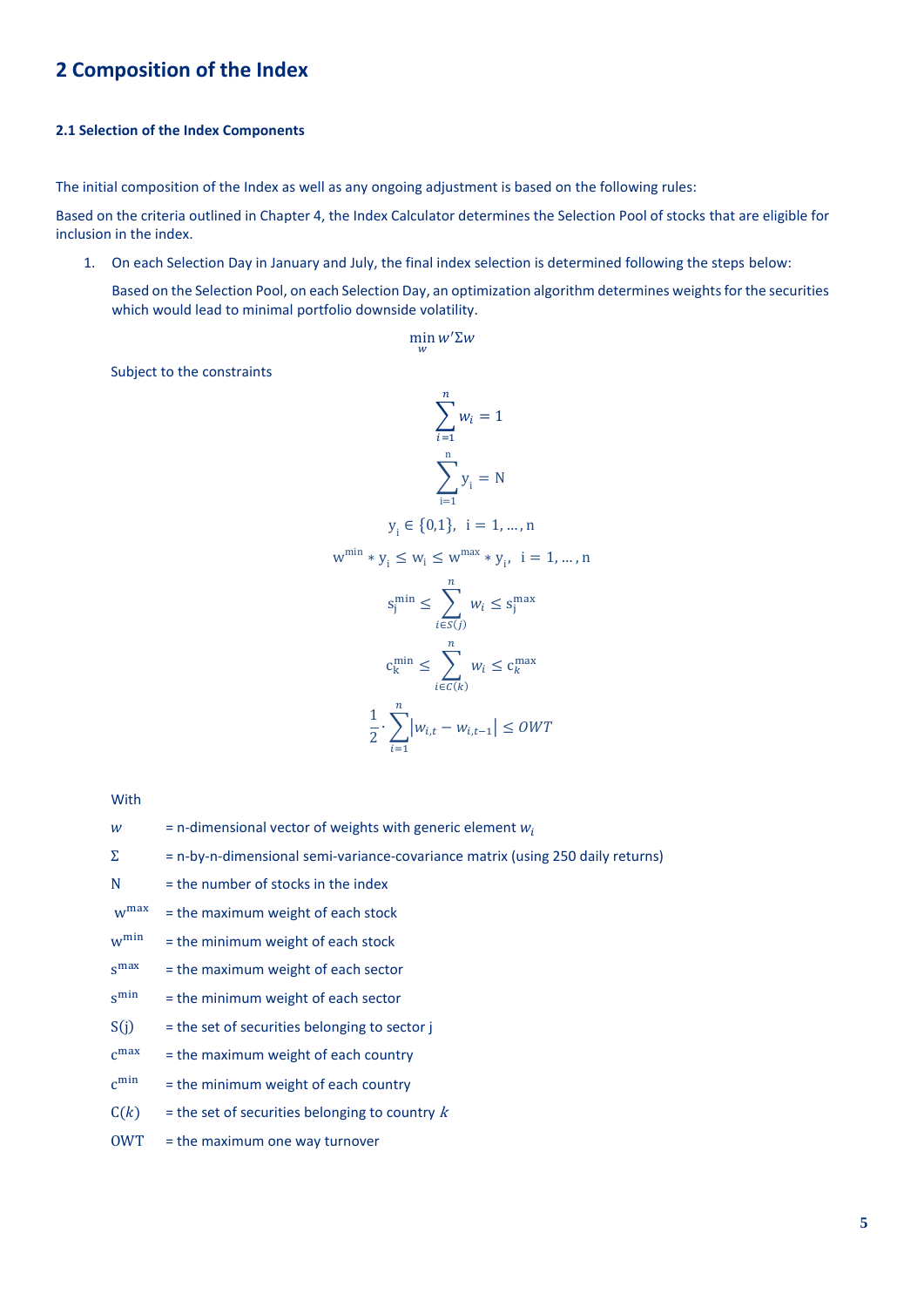At every selection day, the following constraints apply:

| Name of constraint                                                                          | <b>Symbol</b>    | <b>Numeric value of constraint</b>           |  |
|---------------------------------------------------------------------------------------------|------------------|----------------------------------------------|--|
| Number of stocks                                                                            | N                | 400                                          |  |
| Maximum weight of each stock                                                                | $W^{max}$        | 1.50%                                        |  |
| Minimum weight of each stock                                                                | $w^{\min}$       | 0.15%                                        |  |
| Maximum weight of each sector                                                               | S <sub>max</sub> | Sector allocation in Selection Pool + 2.50%  |  |
| Minimum weight of each sector                                                               | $s^{\min}$       | Sector allocation in Selection Pool - 2.50%  |  |
| $c^{max}$<br>Maximum weight of each country<br>Country allocation in Selection Pool + 2.50% |                  |                                              |  |
| Minimum weight of each country                                                              | $c^{\min}$       | Country allocation in Selection Pool - 2.50% |  |
| Maximum one-way index turnover                                                              | <b>OWT</b>       | 10%                                          |  |

Due to small numerical inaccuracies of the optimization, the optimizer may find a solution that does not fully satisfy the specified constraints. In this case, the percentage weights of the index components are reallocated to fulfil the constraints. If the weights cannot be reallocated such that all constraints are met, the constraints above are relaxed and the above problem is solved again. The order of relaxation if the reallocation fails is as follows:

- 1) Increase maximum weight  $(w^{max})$  by 0.5% and decrease minimum weight  $(w^{min})$  by 0.05%
- 2) Increase maximum weight of each sector relative to the Selection Pool  $(\text{s}^{\text{max}})$  by 2.5% and decrease the minimum weight of each sector relative to the Selection Pool  $(\text{s}^{\text{min}})$  by 2.5%
- 3) Increase maximum weight of each country relative to the Selection Pool  $(c^{\max})$  by 2.5% and decrease the minimum weight of each country relative to the Selection Pool  $(\text{c}^{\min})$  by 2.5%
- 4) Increase maximum one-way turnover (OWT) in steps of 5% up to 30%

If the optimizer fails to find a feasible solution to the above problem, the constraints above are relaxed and the above problem is solved again. This procedure is iterated until the optimizer finds a feasible solution or every relaxation has been applied without the solver finding a feasible solution. In this case, the selection and rebalancing will be skipped. The order of relaxation is as follows:

- 1) Increase maximum one-way turnover (OWT) in steps of 5% up to 30%
- 2) Increase maximum weight  $(w^{max})$  by 0.5% and decrease minimum weight  $(w^{min})$  by 0.05%
- 3) Increase maximum weight of each sector relative to the Selection Pool  $(\text{s}^{\text{max}})$  by 2.5% and decrease the minimum weight of each sector relative to the Selection Pool  $(\text{s}^{\text{min}})$  by 2.5%
- 4) Increase maximum weight of each country relative to the Selection Pool  $(c^{\max})$  by 2.5% and decrease the minimum weight of each country relative to the Selection Pool  $(\text{c}^{\min})$  by 2.5%

# **2.2 Ordinary adjustment**

The composition of the Index is reviewed two times a year on the close of the business day which is ten business days prior to the 1<sup>st</sup> Wednesday in May and November. The composition of the Index is adjusted on the Adjustment Day.

The first adjustment will be made in November 2017 based on the Trading Prices of the Index Components on the Adjustment Day.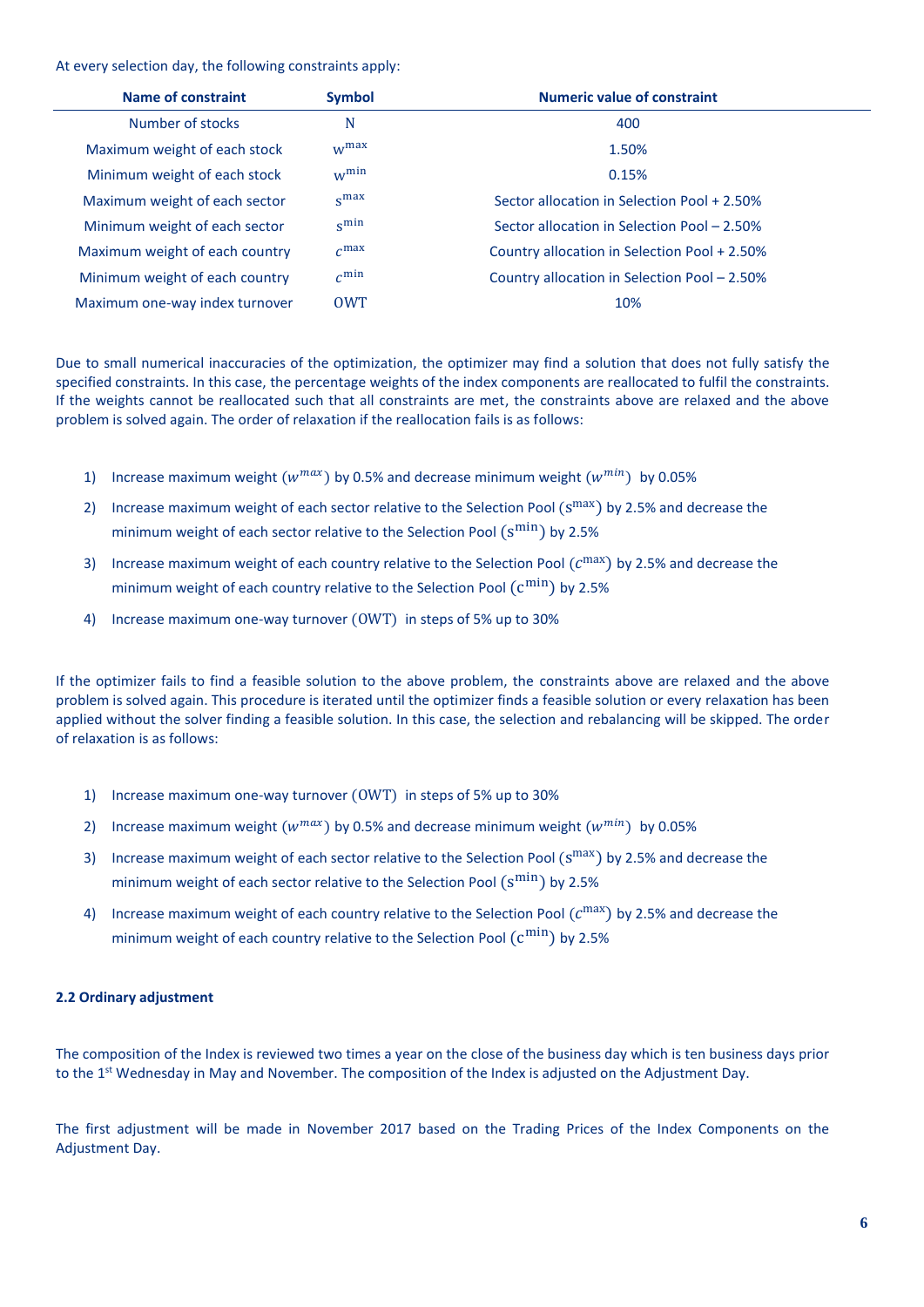Solactive AG shall publish any changes made to the Index composition on the Selection Day and consequently with sufficient notice before the Adjustment Day.

# **2.3 Extraordinary adjustment**

An extraordinary adjustment, if applicable, is triggered and applied in compliance with the rules set forth in the Solactive Guideline for Extraordinary Corporate Actions.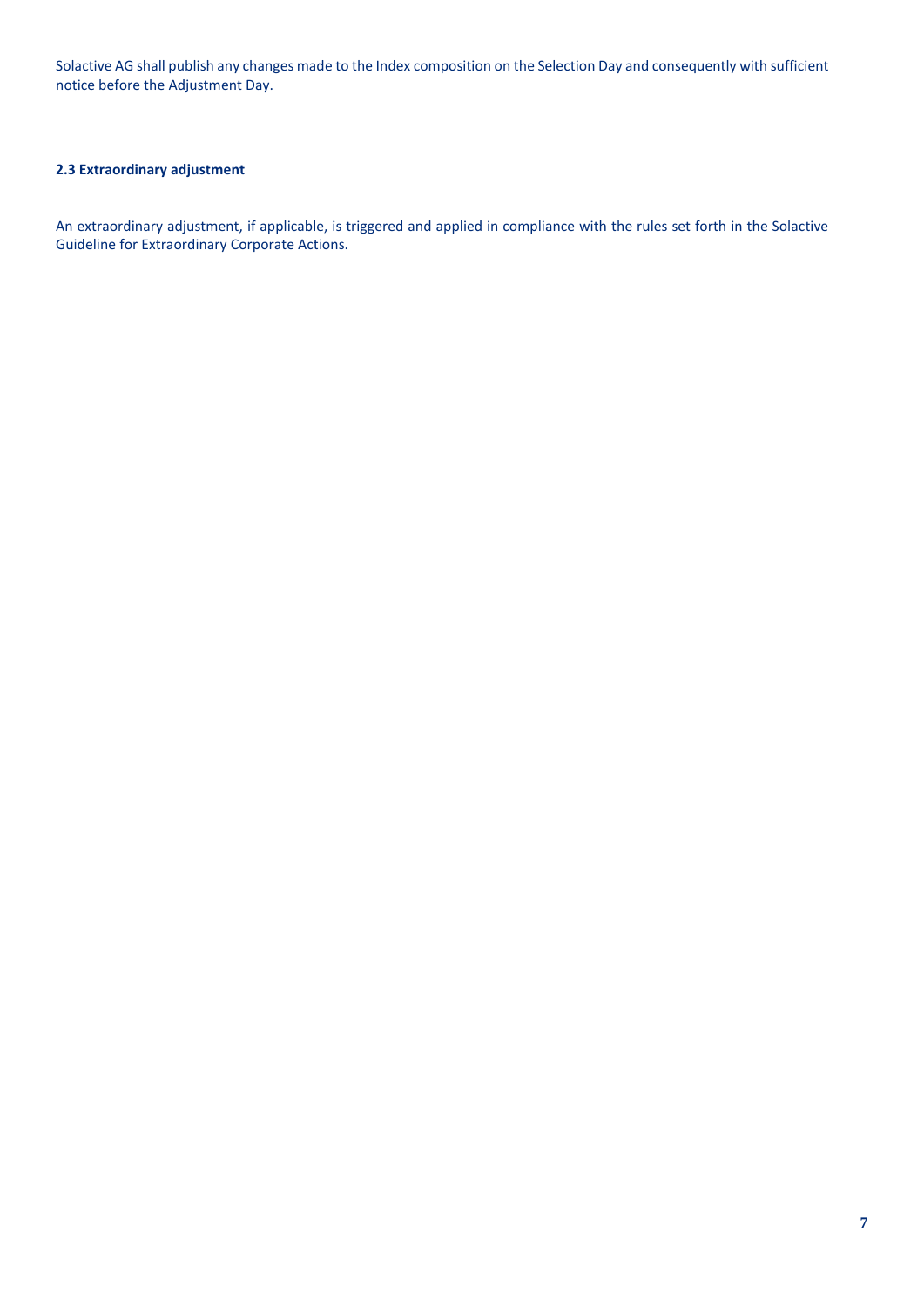# **3 Calculation of the Index**

# **3.1 Index formula**

The Index is an index whose value on a Business Day is equivalent to the sum over all Index Components of the products of (a) the Number of Shares of the Index Component and (b) the price of the Index Component at the respective Exchange.

# As a formula:

$$
Index_t = \sum_{i=1}^{n} x_{i,t} * p_{i,t}
$$

With:

| $x_{i,t}$ | = Number of Shares of the Index Component i on Trading Day t    |
|-----------|-----------------------------------------------------------------|
| $p_{i,t}$ | = Price of Index Component i on Trading Day t in Index Currency |

#### **3.2 Accuracy**

The value of the Index will be rounded to two decimal places.

Trading Prices will be rounded to four decimal places.

### **3.3 Adjustments**

Indices need to be adjusted for systematic changes in prices once these become effective. This requires the new Number of Shares of the affected Index Component to be calculated on an ex-ante basis.

The Index is adjusted for distributions, capital increases, rights issues, splits, par value conversions and capital reductions.

This procedure ensures that the first ex quote can be properly reflected in the calculation of the Index. This ex-ante procedure assumes the general acceptance of the Index calculation formula as well as open access to the parameter values used. The calculation parameters are provided by Solactive AG.

# **3.4 Dividends and other distributions**

Dividend payments and other distributions are included in the Index. They cause an adjustment of the Number of Shares of the corresponding Index Component. The new Number of Shares is calculated as follows:

$$
x_{i,t} = x_{i,t-1} * \frac{p_{i,t-1}}{p_{i,t-1} - D_{i,t}}
$$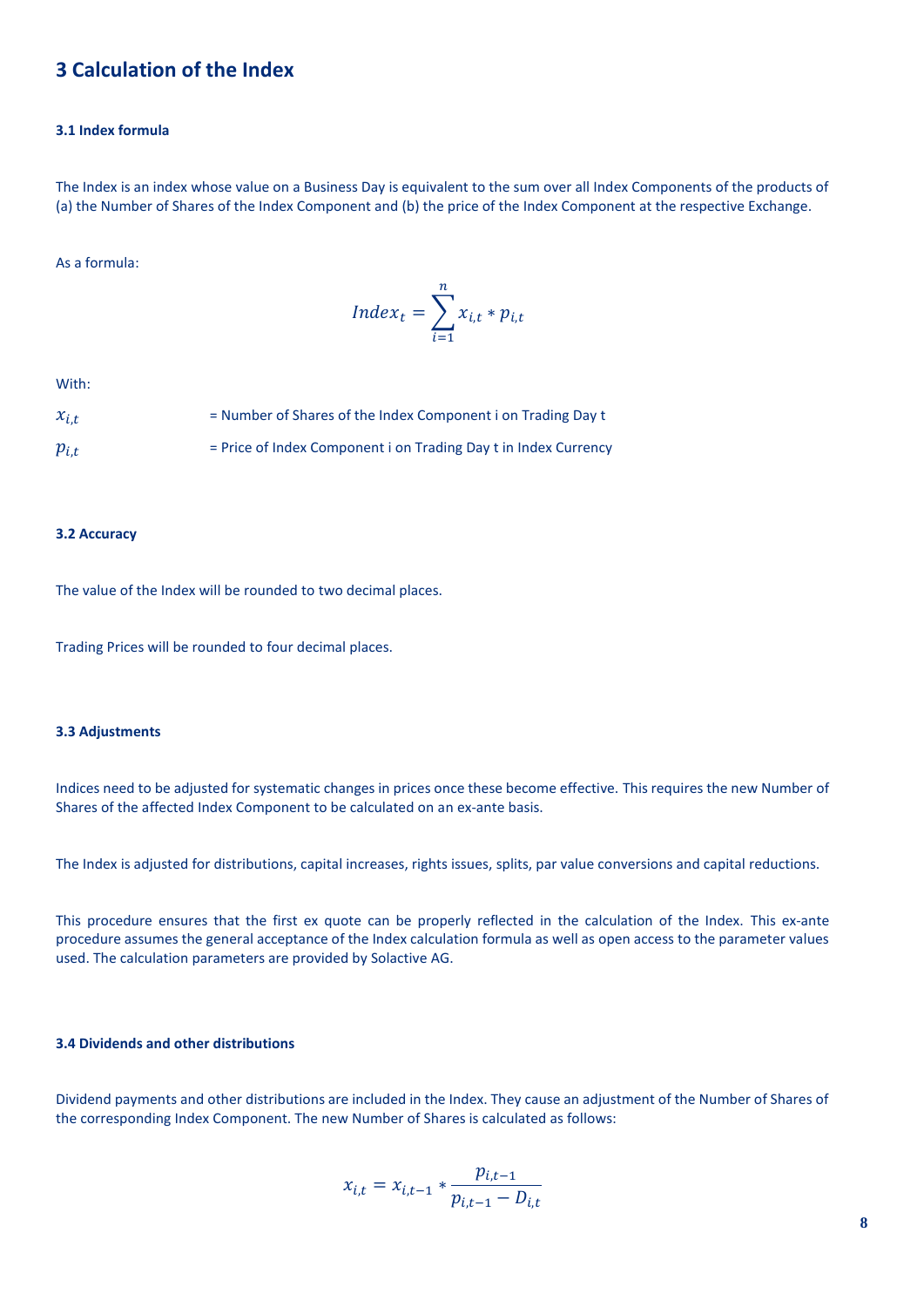### With:

| $x_{i,t}$ | = Number of Shares of the Index Component i on Trading Day t                                      |
|-----------|---------------------------------------------------------------------------------------------------|
| $D_{i,t}$ | = Payment on Trading Day t multiplied by the Dividend Correction Factor of the respective country |

#### **3.5 Corporate actions**

# **3.5.1 Principles**

Following the announcement by a company included in the Index of the terms and conditions of a corporate action the Index Calculator determines whether such corporate action has a dilution, concentration or other effect on the price of the Index Component.

If this should be the case the Index Calculator shall make the necessary adjustments to the affected Index Component and/or the formula for calculating the Index and/or to other terms and conditions of this document that he deems appropriate in order to take into account the dilution, concentration or other effect and shall determine the date on which this adjustment shall come into effect.

Amongst other things the Index Calculator can take into account the adjustment made by an Affiliated Exchange as a result of the corporate action with regard to option and futures contracts on the respective share traded on this Affiliated Exchange.

### **3.5.2 Capital increases**

In the case of capital increases (from the company's own resources or through cash contributions) the new Numbers of Shares are calculated as follows:

$$
x_{i,t} = x_{i,t-1} * \frac{p_{i,t-1}}{p_{i,t-1} - rB_{i,t-1}} \quad \text{with:} \quad rB_{i,t-1} = \frac{p_{i,t-1} - B - N}{BV + 1}
$$

With:

| $x_{i,t}$        | = Number of Shares of Index Component i on the day of the distribution       |
|------------------|------------------------------------------------------------------------------|
| $x_{i,t-1}$      | = Number of Shares of Index Component i on the day prior to the distribution |
| $p_{i,t-1}$      | = Closing price on the day prior to ex date                                  |
| $rB_{i,t-1}$     | = Calculated value of rights issue                                           |
| $\boldsymbol{B}$ | $=$ Price of rights issue                                                    |
| $\overline{N}$   | = Dividend disadvantage                                                      |
| BV               | $=$ Subscription ratio                                                       |

 $B = 0$  if capital is increased from the company's own resources.

The last dividend paid or the announced dividend proposal is applied as the dividend disadvantage.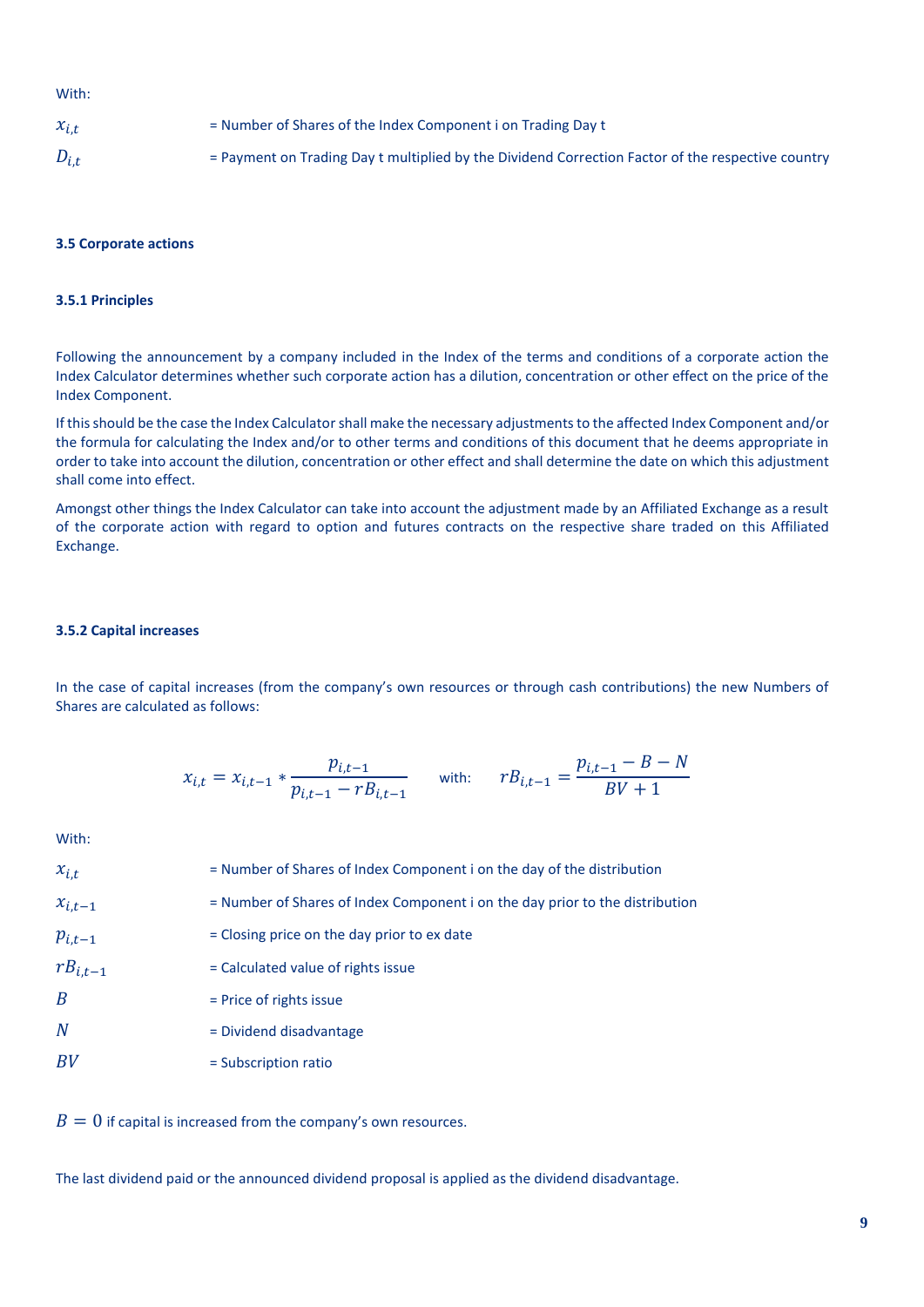### **3.5.3 Capital reductions**

In the case of capital reductions the new Number of Shares is determined as follows:

$$
x_{i,t} = x_{i,t-1} * \frac{1}{H_{i,t}}
$$

With:

| $H_{i,t}$   | $=$ Reduction ratio of the company on day t                                             |
|-------------|-----------------------------------------------------------------------------------------|
| $x_{i,t}$   | = Number of Shares of the affected Index Component on the day of the distribution       |
| $x_{i,t-1}$ | = Number of Shares of the affected Index Component on the day prior to the distribution |

### **3.5.4 Share splits and par value conversions**

In the case of share splits and par value conversions it is assumed that the prices change in ratio to the number of shares or to the par values. The new Number of Shares is calculated as follows:

$$
x_{i,t} = x_{i,t-1} * \frac{N_{i,t-1}}{N_{i,t}}
$$

With:

| $N_{i,t-1}$ | $=$ Former par value of security class i (or new number of shares)                      |
|-------------|-----------------------------------------------------------------------------------------|
| $N_{i.t}$   | = New par value of security class i (or former number of shares)                        |
| $x_{i.t.}$  | = Number of Shares of the affected Index Component on the day of the distribution       |
| $x_{i,t-1}$ | = Number of Shares of the affected Index Component on the day prior to the distribution |

### **3.6 Miscellaneous**

### **3.6.1 Recalculation**

Solactive AG makes the greatest possible efforts to accurately calculate and maintain its indices. However, the occurrence of errors in the index determination process cannot be ruled out. In such cases Solactive AG adheres to its publicly available [Correction Policy.](http://www.solactive.com/news/documents/)

#### **3.6.2 Market Disruption**

In periods of market stress Solactive AG calculates its indices following predefined and exhaustive arrangements set out in its publicly availabl[e Disruption Policy.](http://www.solactive.com/news/documents/)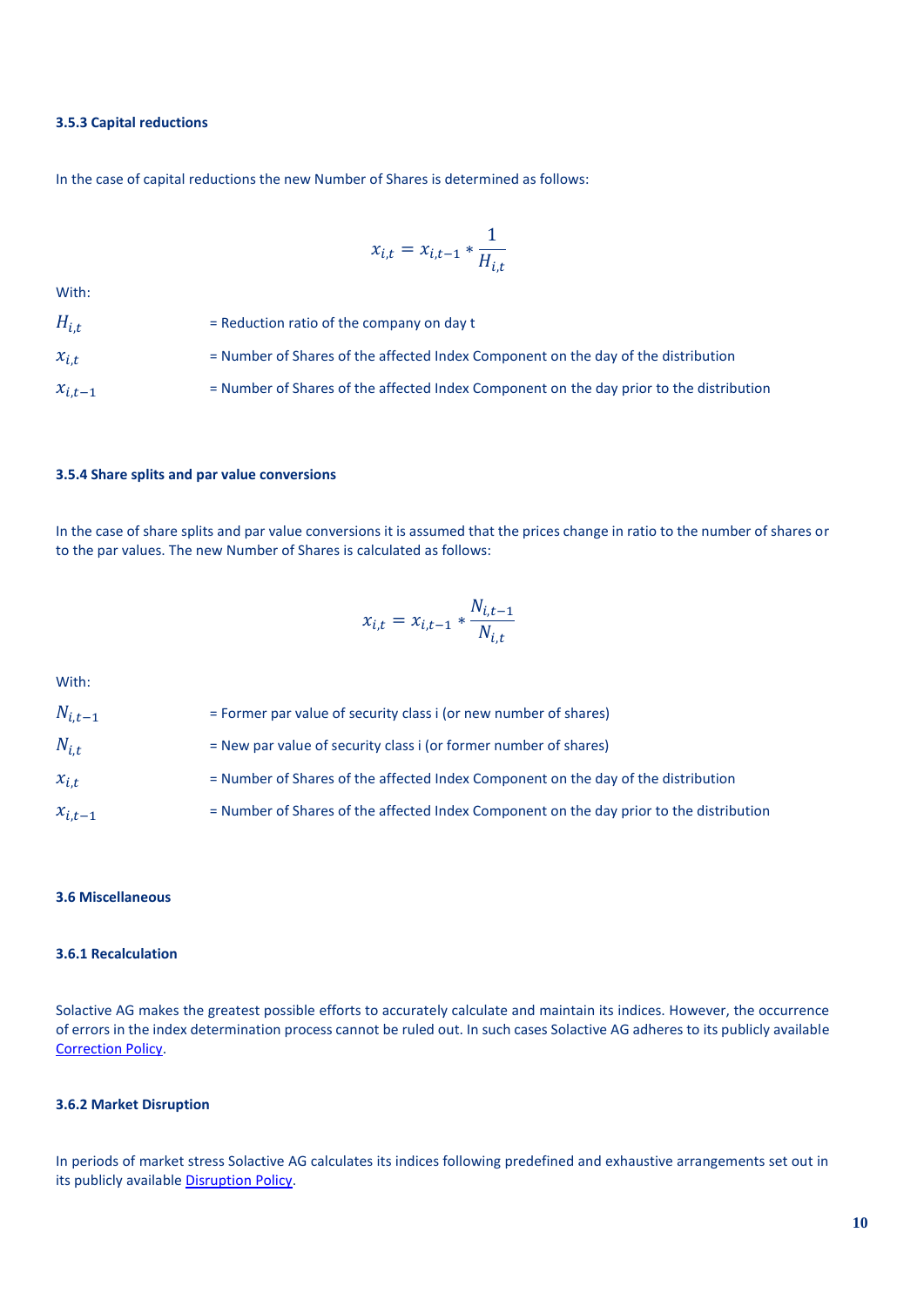**"Selection Pool"** is determined on a semi-annual basis on the Selection Days in April and October. It includes those companies that fulfil the following conditions:

- Minimum Average Daily Value Traded of USD 5mn over the previous 6 months.
- Primary listing in one of the countries of the Country Pool.

**"Daily Trading Volume"** means, in respect of a Share and of an Exchange Trading Day, the product of (i) the Closing Price of such Share and (ii) the volume traded (measured as a number of Share) of such Share over all exchanges in the US during such Exchange Trading Day.

**"Average Daily Trading Volume"** means, in respect of a Share, the sum of Daily Trading Volumes over a specified period divided by the number of Exchange Trading Days that fall in the specified period.

**"Sector"** is one of the following eleven baskets: Industrials, Energy, Materials, Healthcare, Utilities, IT, Telecommunications, Financials, Real Estate, Consumer Necessities, Consumer Goods. The sectors are constructed using the RBICS classification system, namely: RBICS Economy, RBICS Sector, RBICS Subsector, RBICS Industry and RBICS Subindustry. Each basket consists of components in the selection pool that belong to the stated RBICS classification listed under "Additions" in the table below except for the components that are listed under "Deletions". If necessary, a change in the sector classification can be initiated by the Index Committee specified in section 1.6.

| <b>Sector</b>      | <b>Additions</b>                                                                                                                                                                                                                                                 | <b>Deletions</b>                                                                                                                                                                                                                                                      |
|--------------------|------------------------------------------------------------------------------------------------------------------------------------------------------------------------------------------------------------------------------------------------------------------|-----------------------------------------------------------------------------------------------------------------------------------------------------------------------------------------------------------------------------------------------------------------------|
| <b>Industrials</b> | Industrials<br>$\bullet$<br><b>Business Services</b><br><b>Metal Products</b><br>$\bullet$<br><b>Office Supplies and</b><br>$\bullet$<br><b>Stationery Retail</b><br><b>Other Office Equipment</b><br>$\bullet$<br>Manufacturing<br><b>Diversified Materials</b> | <b>Marketing and Printing</b><br>$\bullet$<br><b>Services</b><br><b>Diverse Business Process</b><br><b>Outsourcing Services</b><br><b>Customer Contact Centers</b><br><b>Consulting and Business</b><br><b>Process Services</b><br><b>Government IT Services</b><br>٠ |
| Energy             | Energy<br>$\bullet$                                                                                                                                                                                                                                              |                                                                                                                                                                                                                                                                       |
| <b>Materials</b>   | <b>Non-Energy Materials</b><br>$\bullet$                                                                                                                                                                                                                         | <b>Metal Products</b><br>٠<br>Asphalt, Cement and<br><b>Concrete Products</b><br><b>Diversified Materials</b><br><b>Flooring Manufacturing</b><br>٠                                                                                                                   |
| Healthcare         | Healthcare                                                                                                                                                                                                                                                       |                                                                                                                                                                                                                                                                       |
| <b>Utilities</b>   | <b>Utilities</b><br>Asphalt, Cement and<br><b>Concrete Products</b>                                                                                                                                                                                              |                                                                                                                                                                                                                                                                       |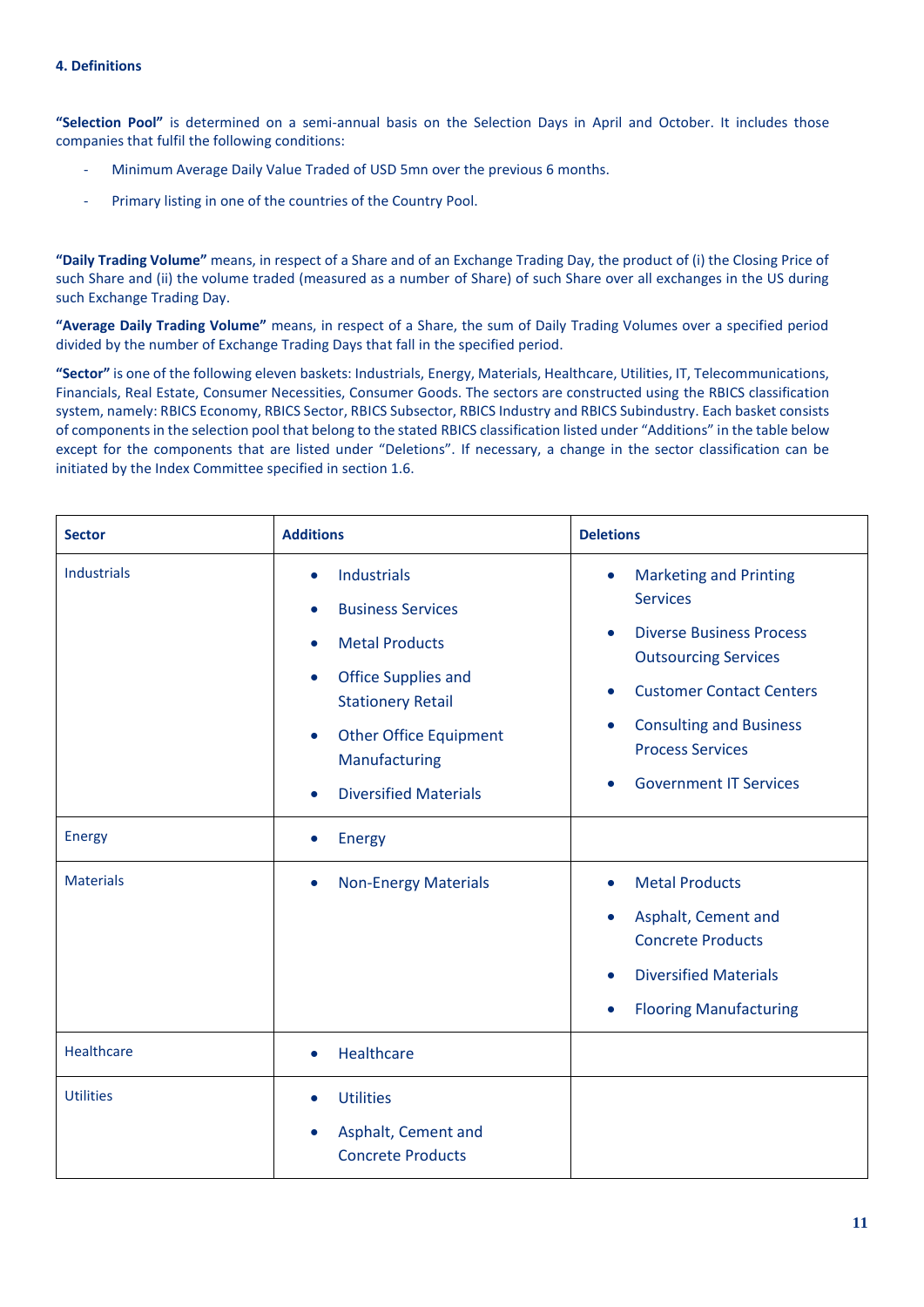| IT                          | <b>Technology</b><br>$\bullet$<br><b>Electronic Transaction</b><br>$\bullet$<br>Processing/Clearinghouses<br><b>Administrative Software</b><br>$\bullet$<br>and Services<br><b>Automotive Industry</b><br>$\bullet$<br>Software<br><b>Media and Entertainment</b><br>$\bullet$<br><b>Industry Software</b><br><b>Diverse Business Process</b><br>$\bullet$<br><b>Outsourcing Services</b><br><b>Customer Contact Centers</b><br>$\bullet$ | <b>Other Office Equipment</b><br>$\bullet$<br>Manufacturing<br><b>Media Download and</b><br>$\bullet$<br><b>Streaming Digital Content</b><br><b>Sites</b>                                                                                                                                                                                                                                                                                                                                                                                                            |
|-----------------------------|-------------------------------------------------------------------------------------------------------------------------------------------------------------------------------------------------------------------------------------------------------------------------------------------------------------------------------------------------------------------------------------------------------------------------------------------|----------------------------------------------------------------------------------------------------------------------------------------------------------------------------------------------------------------------------------------------------------------------------------------------------------------------------------------------------------------------------------------------------------------------------------------------------------------------------------------------------------------------------------------------------------------------|
| Telecommunications          | Telecommunications<br>$\bullet$                                                                                                                                                                                                                                                                                                                                                                                                           | <b>United States Video and</b><br>$\bullet$<br><b>Television Services</b>                                                                                                                                                                                                                                                                                                                                                                                                                                                                                            |
| <b>Financials</b>           | <b>Finance</b><br>$\bullet$<br><b>Consulting and Business</b><br>$\bullet$<br><b>Process Services</b>                                                                                                                                                                                                                                                                                                                                     | <b>Electronic Transaction</b><br>$\bullet$<br>Processing/Clearinghouses                                                                                                                                                                                                                                                                                                                                                                                                                                                                                              |
| <b>Real Estate</b>          | <b>Real Estate</b><br>$\bullet$                                                                                                                                                                                                                                                                                                                                                                                                           | Home Builders and<br>$\bullet$<br><b>Manufactured Buildings</b>                                                                                                                                                                                                                                                                                                                                                                                                                                                                                                      |
| <b>Consumer Necessities</b> | <b>Consumer Non-Cyclicals</b><br>$\bullet$                                                                                                                                                                                                                                                                                                                                                                                                | <b>Discount Stores</b><br>$\bullet$<br><b>United States Department</b><br><b>Stores</b><br>Post-Secondary<br>$\bullet$<br><b>Educational Services</b><br><b>General Merchandise</b><br>$\bullet$<br><b>Retailers</b><br><b>Diversified Household</b><br>$\bullet$<br><b>Products Makers</b><br><b>Off-Price Retailers</b><br>$\bullet$<br><b>Death Care Services</b><br>$\bullet$<br><b>Home Furnishing</b><br>۰<br>Manufacturing<br><b>Other Educational</b><br>$\bullet$<br><b>Services</b><br><b>Other Health and Personal</b><br>$\bullet$<br><b>Care Retail</b> |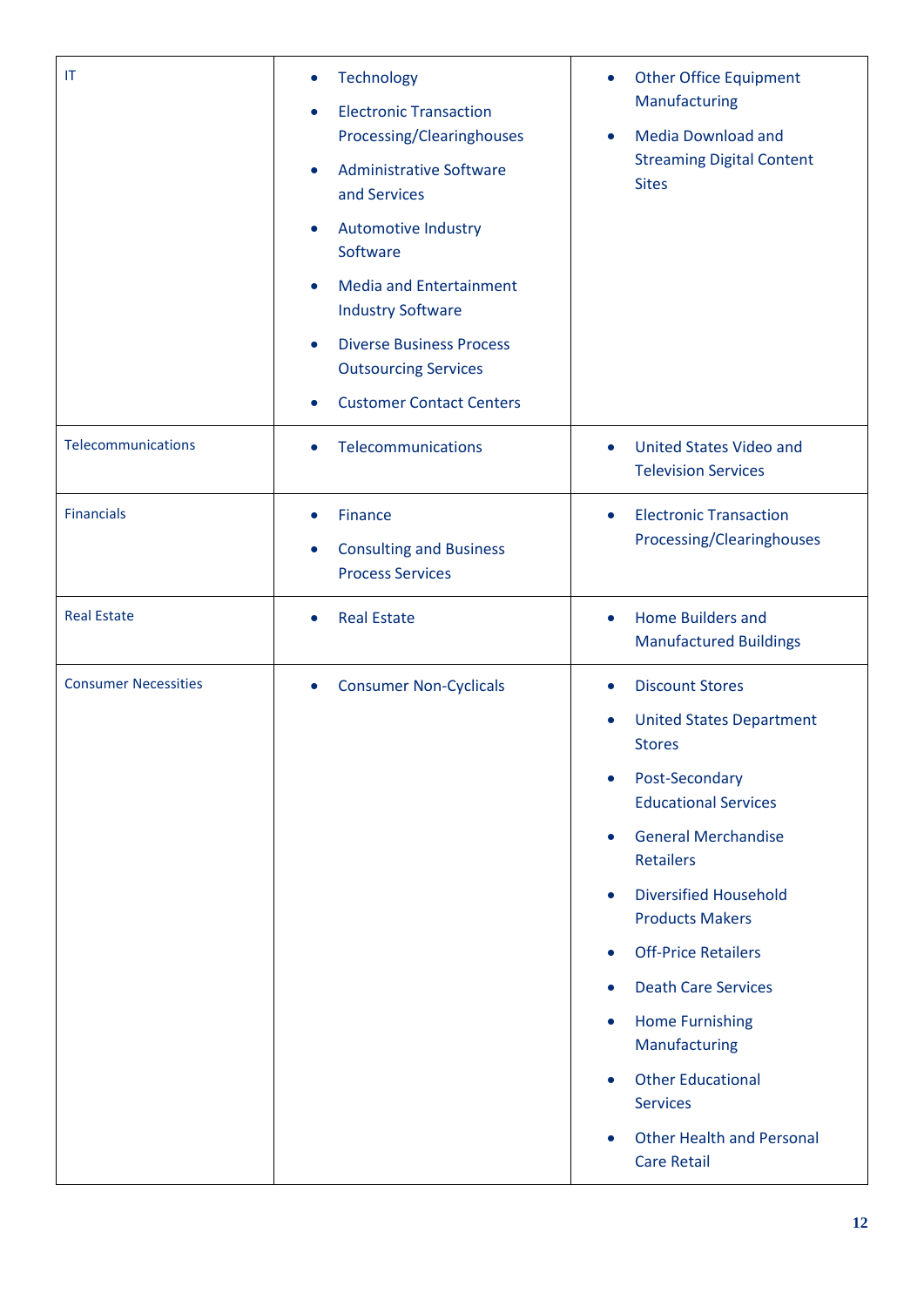| <b>Consumer Goods</b> | <b>Consumer Cyclicals</b><br>$\bullet$                                                     | Office Supplies and<br>۰<br><b>Stationery Retail</b> |
|-----------------------|--------------------------------------------------------------------------------------------|------------------------------------------------------|
|                       | <b>Consumer Services</b><br>$\bullet$                                                      |                                                      |
|                       | Home Builders and<br>$\bullet$                                                             |                                                      |
|                       | <b>Manufactured Buildings</b>                                                              |                                                      |
|                       | <b>Marketing and Printing</b><br>$\bullet$<br><b>Services</b>                              |                                                      |
|                       | <b>Discount Stores</b><br>$\bullet$                                                        |                                                      |
|                       | <b>United States Department</b><br>$\bullet$<br><b>Stores</b>                              |                                                      |
|                       | Post-Secondary<br>$\bullet$<br><b>Educational Services</b>                                 |                                                      |
|                       | <b>General Merchandise</b><br>$\bullet$<br><b>Retailers</b>                                |                                                      |
|                       | <b>Diversified Household</b><br>$\bullet$<br><b>Products Makers</b>                        |                                                      |
|                       | <b>Off-Price Retailers</b><br>$\bullet$                                                    |                                                      |
|                       | <b>Death Care Services</b><br>$\bullet$                                                    |                                                      |
|                       | <b>Home Furnishing</b><br>$\bullet$<br>Manufacturing                                       |                                                      |
|                       | <b>Other Educational</b><br>$\bullet$<br><b>Services</b>                                   |                                                      |
|                       | <b>Other Health and Personal</b><br><b>Care Retail</b>                                     |                                                      |
|                       | <b>United States Video and</b><br>$\bullet$<br><b>Television Services</b>                  |                                                      |
|                       | <b>Manufactured Building</b><br>$\bullet$<br><b>Makers</b>                                 |                                                      |
|                       | <b>Flooring Manufacturing</b><br>$\bullet$                                                 |                                                      |
|                       | <b>Media Download and</b><br>$\bullet$<br><b>Streaming Digital Content</b><br><b>Sites</b> |                                                      |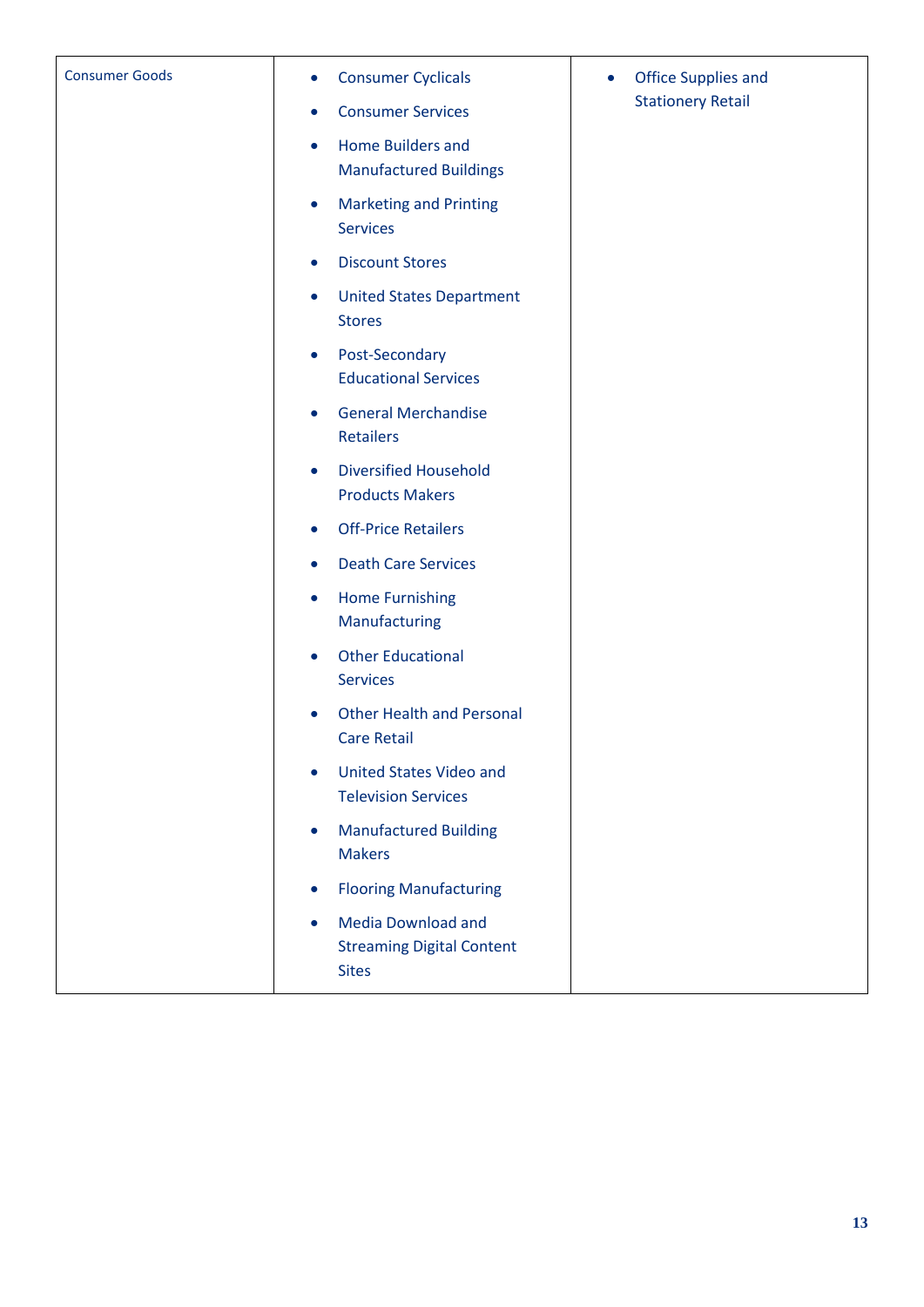**"Index Component"** is each share currently included in the Index.

**"Country Pool"** is defined as the following set of countries: United States, Canada, Austria, Belgium, Denmark, Finland, France, Germany, Ireland, Israel, Italy, Netherlands, Norway, Portugal, Spain, Sweden, Switzerland, United Kingdom, Australia, Hong Kong, Japan, New Zealand, Singapore, Brazil, Chile, Colombia, Mexico, Peru, Czech Republic, Egypt, Greece, Hungary, Poland, Russia, South Africa, Turkey, India, Indonesia, Korea, Malaysia, Philippines, Taiwan, Thailand.

**"Number of Shares"** is in respect of an Index Component and any given Business Day the number or fraction of shares included in the Index. It is calculated for any Index Component as the ratio of (A) the Percentage Weight of an Index Component multiplied by the Index value and (B) its Trading Price.

**"Percentage Weight"** of an Index Component is the ratio of its Trading Price multiplied by its Number of Shares divided by the Index value.

**"Dividend Correction Factor"** is calculated as 1 minus the applicable withholding tax rate and/or other applicable tax rate currently prevalent in the respective country.

# In particular an **"Extraordinary Event"** is

- a Merger
- a Takeover bid
- a delisting
- the Nationalisation of a company
- Insolvency.

The Trading Price for this Index Component on the day the event came into effect is the last available market price for this Index Component quoted on the Exchange on the day the event came into effect (or, if a market price is not available for the day the event came into effect, the last available market price quoted on the Exchange on a day specified as appropriate by the Index Calculator), as determined by the Index Calculator, and this price is used as the Trading Price of the particular Index Component until the end of the day on which the composition of the Index is next set.

In the event of the Insolvency of an issuer of an Index Component the Index Component shall remain in the Index until the next Adjustment Day. As long as a market price for the affected Index Component is available on a Business Day, this shall be applied as the Trading Price for this Index Component on the relevant Business Day, as determined in each case by the Index Calculator. If a market price is not available on a Business Day the Trading Price for this Index Component is set to zero. The Committee may also decide to eliminate the respective Index Component at an earlier point in time prior to the next Adjustment Day. The procedure in this case is identical to an elimination due to and Extraordinary Event.

An Index Component is **"delisted"** if the Exchange announces pursuant to the Exchange regulations that the listing of, the trading in or the issuing of public quotes on the Index Component at the Exchange has ceased immediately or will cease at a later date, for whatever reason (provided delisting is not because of a Merger or a Takeover bid), and the Index Component is not immediately listed, traded or quoted again on an exchange, trading or listing system, acceptable to the Index Calculator,

**"Insolvency"** occurs with regard to an Index Component if (A) all shares of the respective issuer must be transferred to a trustee, liquidator, insolvency administrator or a similar public officer as result of a voluntary or compulsory liquidation, insolvency or winding-up proceedings or comparable proceedings affecting the issuer of the Index Components or (B) the holders of the shares of this issuer are legally enjoined from transferring the shares.

A **"Takeover bid"** is a bid to acquire, an exchange offer or any other offer or act of a legal person that results in the related legal person acquiring as part of an exchange or otherwise more than 10% and less than 100% of the voting shares in circulation from the issuer of the Index Component or the right to acquire these shares, as determined by the Index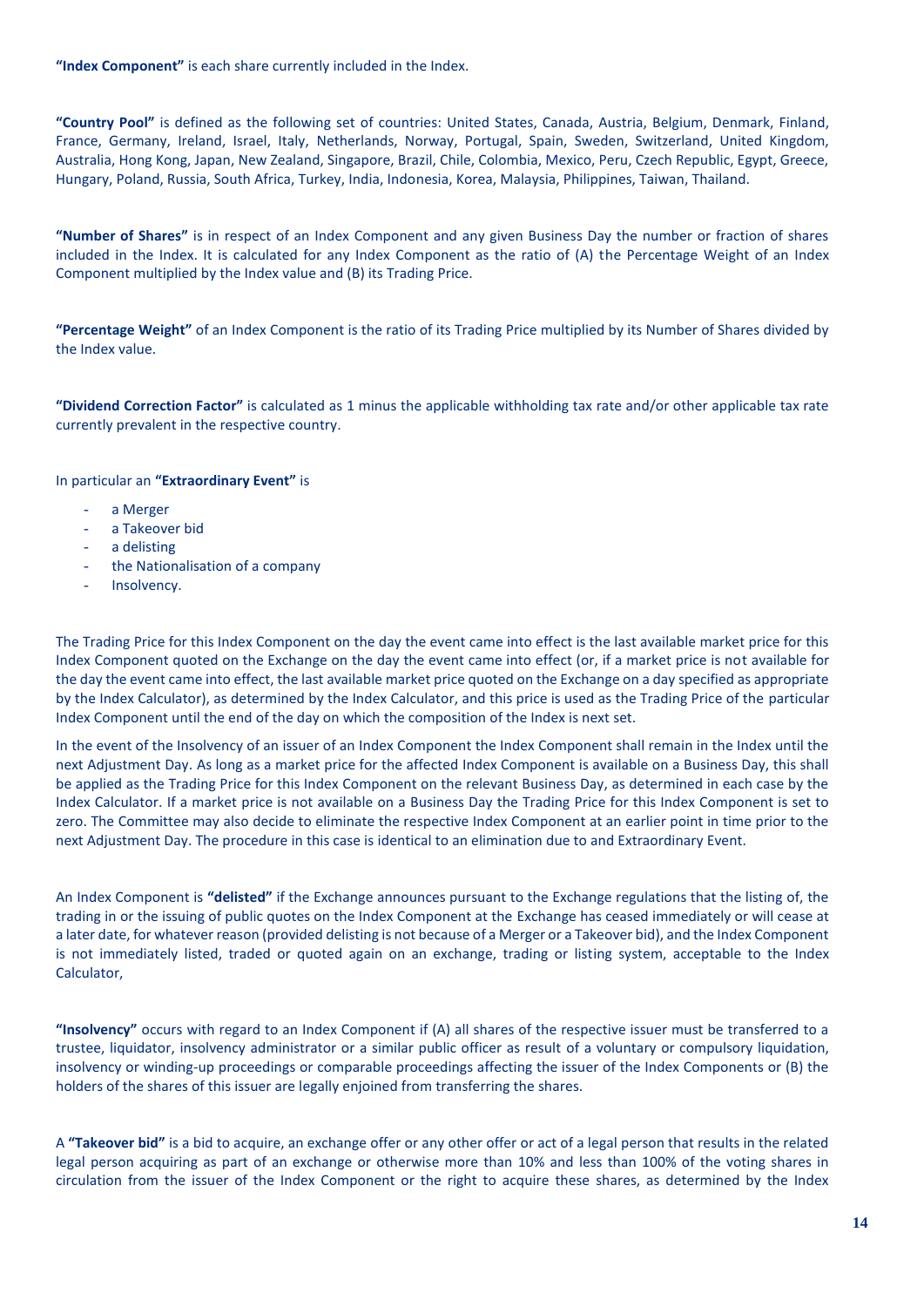Calculator based on notices submitted to public or self-regulatory authorities or other information considered by the Index Calculator to be relevant.

With regard to an Index Component a **"Merger"** is

- (i) a change in the security class or a conversion of this share class that results in a transfer or an ultimate definite obligation to transfer all the shares in circulation to another legal person,
- (ii) a merger (either by acquisition or through forming a new structure) or a binding obligation on the part of the issuer to exchange shares with another legal person (except in a merger or share exchange under which the issuer of this Index Component is the acquiring or remaining company and which does not involve a change in security class or a conversion of all the shares in circulation),
- (iii) a takeover offer, exchange offer, other offer or another act of a legal person for the purposes of acquiring or otherwise obtaining from the issuer 100% of the shares issued that entails a transfer or the irrevocable obligation to transfer all shares (with the exception of shares which are held and controlled by the legal person), or
- (iv) a merger (either by acquisition or through forming a new structure) or a binding obligation on the part of the issuer of the share or its subsidiaries to exchange shares with another legal person, whereby the issuer of the share is the acquiring or remaining company and it does not involve a change in the class or a conversion of the all shares issued, but the shares in circulation directly prior to such an event (except for shares held and controlled by the legal person) represent in total less than 50% of the shares in circulation directly subsequent to such an event.

The **"Merger Date"** is the date on which a Merger is concluded or the date specified by the Index Calculator if such a date cannot be determined under the law applicable to the Merger.

**"Nationalisation"** is a process whereby all shares or the majority of the assets of the issuer of the shares are nationalised or are expropriated or otherwise must be transferred to public bodies, authorities or institutions.

**"Exchange"** is, in respect of Index and every Index Component, the respective primary exchange where the Index Component has its primary listing. The Committee may decide to declare a different stock exchange the "Exchange" for trading reasons, even if the company is only listed there via a Stock Substitute.

**"Stock Substitute"** includes in particular American Depository Receipts (ADR) and Global Depository Receipts (GDR).

With regard to an Index component (subject to the provisions given above under "Extraordinary Events") the **"Trading Price**" in respect of a Trading Day is the closing price on this Trading Day determined in accordance with the Exchange regulations. If the Exchange has no closing price for an Index Component, the Index Calculator shall determine the Trading Price and the time of the quote for the share in question in a manner that appears reasonable to him.

A **"Trading Day**" is in relation to the Index or an Index Component a Trading Day on the Exchange (or a day that would have been such a day if a market disruption had not occurred), excluding days on which trading may be ceased prior to the normal Exchange closing time. The Index Calculator is ultimately responsible as to whether a certain day is a Trading Day with regard to the Index or an Index Component or in any other connection relating to this document.

A **"Business Day"** is every weekday other than a Saturday or Sunday.

The **"Index Calculator"** is Solactive AG or any other appropriately appointed successor in this function.

The **"Index Currency"** is USD.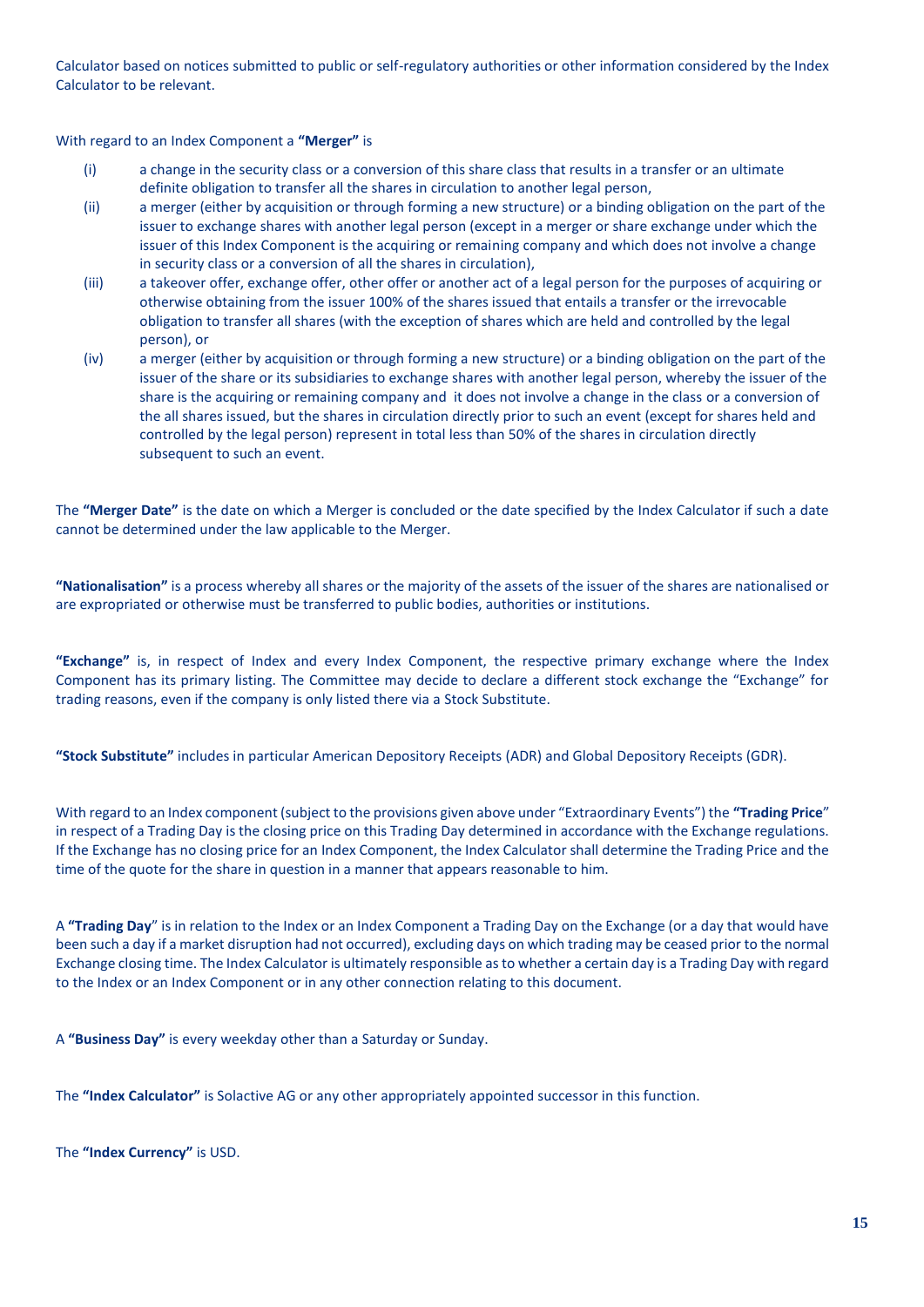**"Market Capitalization"** is with regard to each of the shares in the Selection Pool on a Selection Day or Adjustment Day the value published as the Market Capitalization for this day.

As at the date of this document Market Capitalization is defined as the value of a company calculated by multiplying the number of shares outstanding of the company by its share price.

"Adjustment Day" is the 1<sup>st</sup> Wednesday in May and November.

**"Selection Day"** is the Business Day 10 Business Days before the Adjustment Day.

An **"Affiliated Exchange"** is with regard to an Index Component an exchange, a trading or quotation system on which options and futures contracts on the Index Component in question are traded, as specified by the Index Calculator.

# A "**Market Disruption Event**" occurs if

1. one of the following events occurs or exists on a Trading Day prior to the opening quotation time for an Index Component:

A) trading is suspended or restricted (due to price movements that exceed the limits allowed by the Exchange or an Affiliated Exchange, or for other reasons):

- 1.1. across the whole Exchange; or
- 1.2. in options or futures contracts on or with regard to an Index Component or an Index Component that is quoted on an Affiliated Exchange; or
- 1.3. on an Exchange or in a trading or quotation system (as determined by the Index Calculator) in which an Index Component is listed or quoted; or

B) an event that (in the assessment of the Index Calculator) generally disrupts and affects the opportunities of market participants to execute on the Exchange transactions in respect of a share included in the Index or to determine market values for a share included in the Index or to execute on an Affiliated Exchange transaction with regard to options and futures contracts on these shares or to determine market values for such options or futures contracts; or

2. trading on the Exchange or an Affiliated Exchange is ceased prior to the usual closing time (as defined below), unless the early cessation of trading is announced by the Exchange or Affiliated Exchange on this Trading Day at least one hour before

(aa) the actual closing time for normal trading on the Exchange or Affiliated Exchange on the Trading Day in question or, if earlier.

(bb) the closing time (if given) of the Exchange or Affiliated Exchange for the execution of orders at the time the quote is given.

**"Normal exchange closing time"** is the time at which the Exchange or an Affiliated Exchange is normally closed on working days without taking into account after-hours trading or other trading activities carried out outside the normal trading hours; or

3. a general moratorium is imposed on banking transactions in the country in which the Exchange is resident if the above-mentioned events are material in the assessment of the Index Calculator, whereby the Index Calculator makes his decision based on those circumstances that he considers reasonable and appropriate.